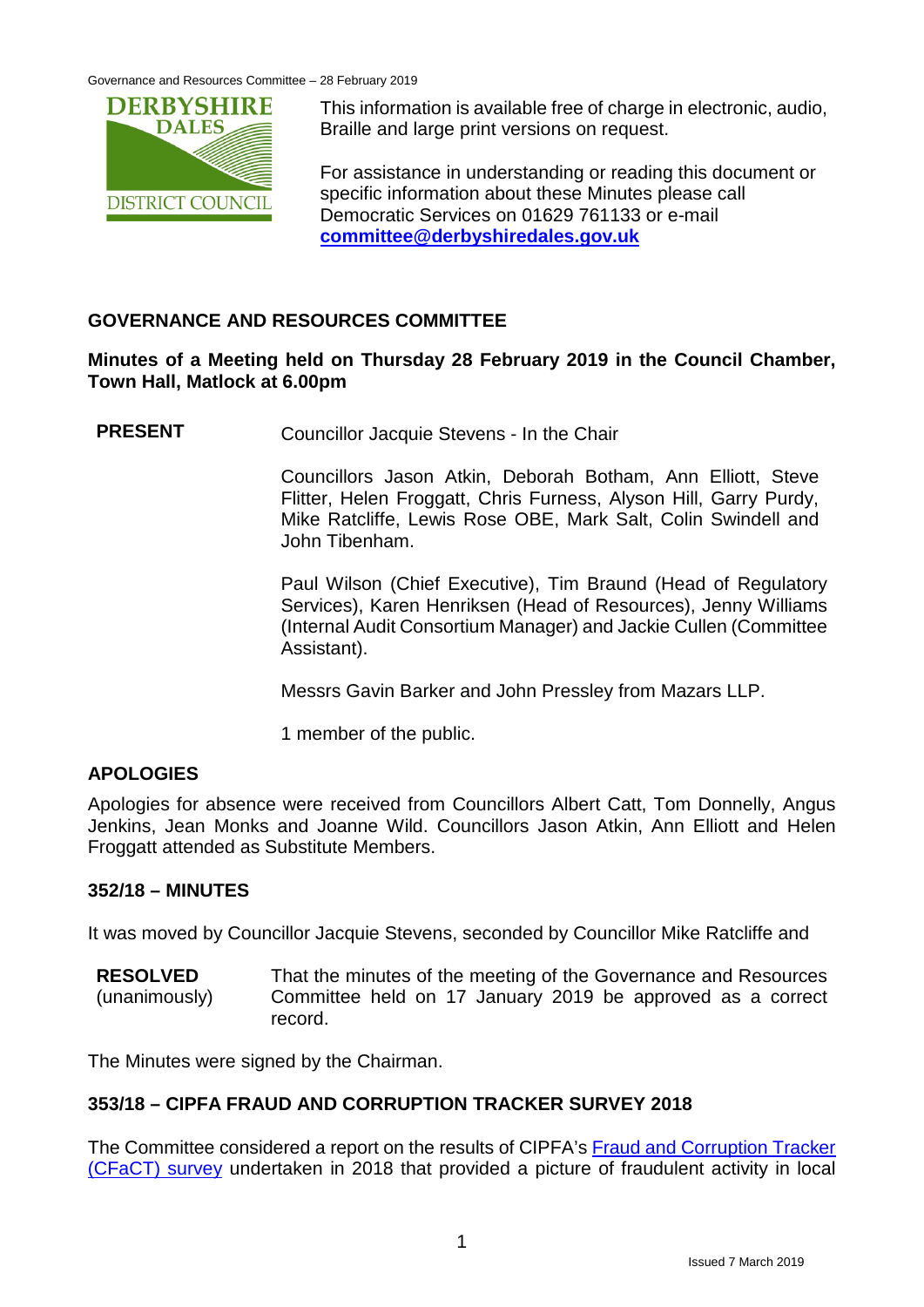Governance and Resources Committee – 28 February 2019

government: and that detailed the controls and procedures that DDDC had in place to mitigate the risk of fraud.

It was moved by Councillor Mike Ratcliffe, seconded by Councillor Lewis Rose and

| <b>RESOLVED</b> | 1. That the results of CIPFA's Fraud and Corruption Tracker Survey |
|-----------------|--------------------------------------------------------------------|
| (unanimously)   | be noted.                                                          |

2. That the fraud prevention measures that DDDC has in place be noted.

## **354/18 – INTERNAL AUDIT OPERATIONAL PLAN 2019/20**

The Committee was asked to agree the Internal Audit Operational Plan for 2019/20 which outlined the assignments and estimated resources needed during the year.

A key requirement of the Public Sector Internal Audit Standards was for periodic risk based plans to be prepared that should be sufficiently flexible to reflect the changing risks and priorities of the organisation, to be reviewed every year.

A note explaining the role, purpose and some of the terminology used in the internal audit plan was attached at Appendix 1 to the report.

A summary of the internal audit plan for 2019/20 was tabled in the report, with the detailed plan attached as Appendix 2 to the report, along with the actual and indicative audit coverage 2017/18 – 21/22. The plans for 2020/2022 were indicative only and could well change in order to meet the priorities of the Council.

An annual report summarising the outcome of the 2018/19 internal audit plan would be presented to this Committee after the year-end

It was moved by Councillor Lewis Rose, seconded by Councillor Steve Flitter and

**RESOLVED** That the internal audit plan for 2019/20 is agreed.

(unanimously)

## **355/18 – INTERNAL AUDIT REPORTS CONCLUDED UNDER THE 2018/2019 OPERATIONAL AUDIT PLAN**

The Committee was asked to consider the internal audit reports produced in respect of the 2018/2019 Internal Audit Plan, as approved by the Chair and Vice Chair of the Governance and Resources Committee on 1st March 2018, and also to consider the progress made by management in implementing the agreed audit recommendations.

A summary of reports issued for audits included in the 2018/2019 Internal Audit Plan was attached as Appendix 1 to the report. This showed for each report a summary of the level of assurance that could be given in respect of the audit area examined and the number of recommendations made / agreed where a full response had been received. The 'Overall Opinion' column in Appendix 1 to the report gave an overall assessment of the assurance that could be given in terms of the controls in place and the system's ability to meet its objectives and manage risk in accordance with the classifications tabled in the report.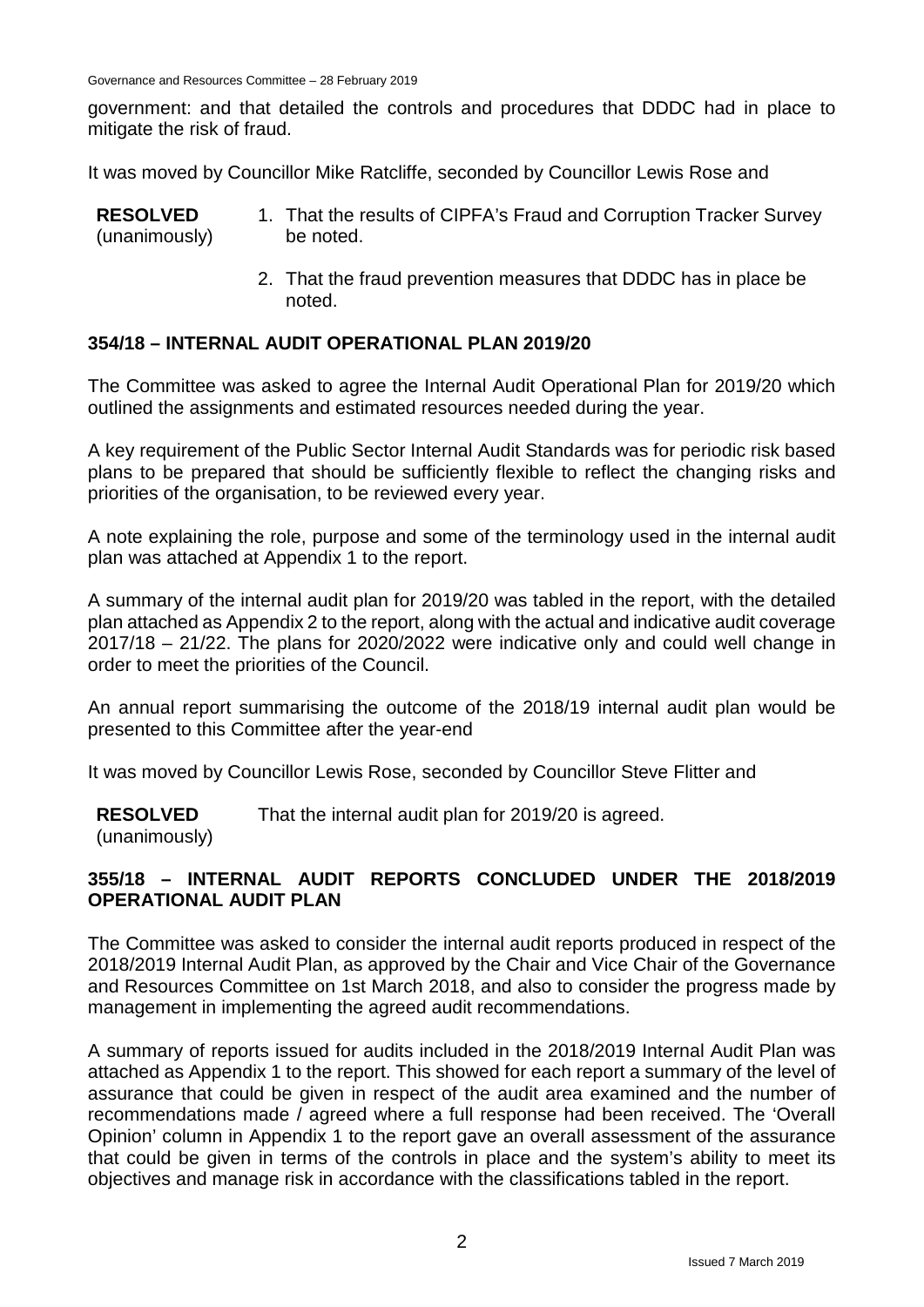Governance and Resources Committee – 28 February 2019

Five reports had been issued: 2 with a conclusion of "Substantial Assurance" and 3 with a conclusion of "Reasonable Assurance". 15 recommendations had been made and these were in the process of being implemented by management.

Attached at Appendix 2 to the report was the current position at 1st February 2019, of internal audit recommendations made as a consequence of audit reviews. 30 recommendations had been satisfactorily implemented since the last report; 6 were in the process of being implemented and 4 had not passed their implementation date.

It was reported that no issues of fraud had been identified.

It was moved by Councillor Lewis Rose E, seconded by Councillor Mike Ratcliffe and

**RESOLVED** (unanimously) That the report is approved.

### **356/18 – EXTERNAL AUDIT STRATEGY MEMORANDUM**

The Committee considered a report relating to the external audit plan for the 2018/19 accounts.

Messrs Gavin Barker (Director) and John Pressley from Mazars LLP, the Council's external auditor, presented their Audit Strategy Memorandum for the 2018/19 accounts. A copy of the Memorandum was attached as Appendix 1 to the report for Members' attention, and Mr Barker summarised the key areas of Mazars' responsibilities. Messrs Barker and Pressley then took questions from the floor.

The Chairman thanked Messrs Barker and Pressley for their informative presentation.

It was moved by Councillor Lewis Rose OBE, seconded by Councillor Steve Flitter and

**RESOLVED** (unanimously) That the report be welcomed and noted.

The Chairman then varied the order of the Agenda, bringing forward Agenda Item 14 as the next item.

### **357/18 – REFERRED ITEM**

The Committee considered a recommendation from the Joint Consultative Group meeting held on 14 February 2019 to adopt the Derbyshire Dales District Council Safety Policy 2019.

The relevant minute of the Joint Consultative Committee was reproduced in full in the report, wherein it was moved by Councillor Lewis Rose seconded by Councillor Jean Monks and

**AGREED**  (unanimously) That the Governance and Resources Committee be recommended to adopt the updated Safety Policy for Derbyshire Dales District Council.

It was moved by Councillor Steve Flitter, seconded by Councillor Lewis Rose OBE and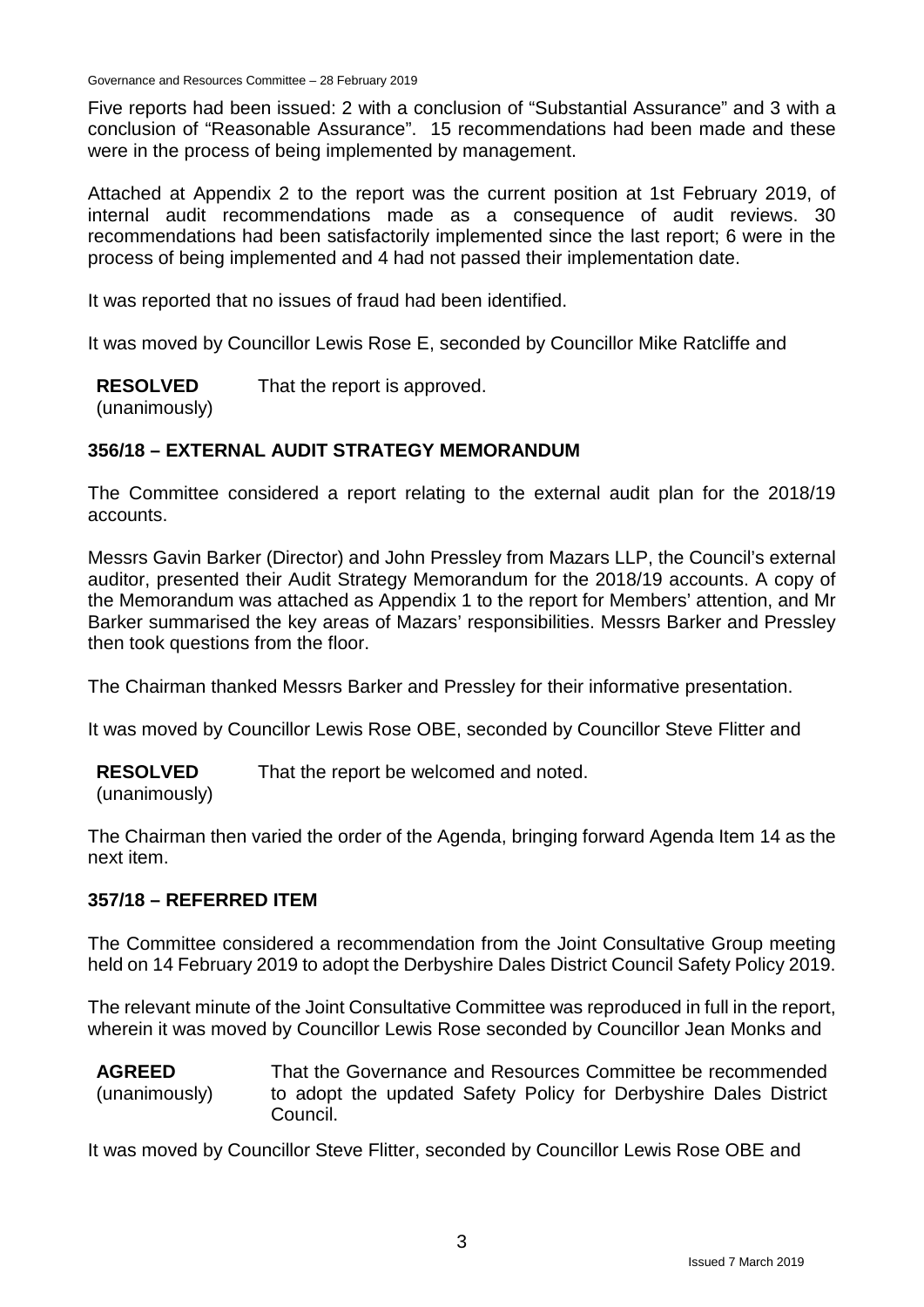**RESOLVED** (unanimously) That the recommendation from the Joint Consultative Group to adopt the Derbyshire Dales District Council Safety Policy 2019 be approved.

## **358/18 – REVENUE BUDGET MONITORING FOR QUARTER 3 2018/19**

The Committee considered a report that summarised the Council's forecast outturn position as at the end of December 2018.

The Council's revised total revenue budget of £9,503,000 was set in December 2018. The full year forecast to March 2019 based on quarter 3 (December 2018) indicated an underspend of £172,000 as tabled in paragraph 1.1 of the report. The major variances from revised budgets were explained within the report, and other smaller variances currently offset each other. As the Council had conducted an exercise to revise the revenue budget mid-year, the previously identified variances had been reflected in the current budget and so did not appear in this report.

It was moved by Councillor Lewis Rose, seconded by Councillor Jason Atkin and

**RESOLVED** (unanimously) That the identified variances and current overall forecast position are noted.

## **359/18 – CUSTOMER INNOVATION PROJECT**

The Committee considered a report from the Customer Innovation Hub which recommended the allocation of resources from the capital programme to enable the procurement of a Customer Relationship Management system and associated technology, plus the investment into temporary human resources (a Transformation Team) to successfully deliver the project.

The work of the Customer Innovation Hub was first reported to the Committee in November 2018. Its aims, objectives and structure were set out in the report together with the review methodology relating to the system.

A customer consultation exercise ran for a period of 6 weeks to gauge opinion on the current service and areas for improvement. The results of that survey were summarised in the report and had been used in drawing conclusions and in formulating recommendations.

It was acknowledged that whilst the survey group included a high percentage of customers who were 'Internet ready' the Council needed to continue with its multiple channel approach to service delivery so as not to exclude customers from service improvement, entailing the development of a Customer Access Strategy, to include a set of standards, guidelines and processes to describe how the Council interact with customers and be able to measure its performance in doing so.

The conclusions set out in the report were translated into an action plan, as shown in Appendix 3 to the report.

It was moved by Councillor Lewis Rose, seconded by Councillor Mike Ratcliffe and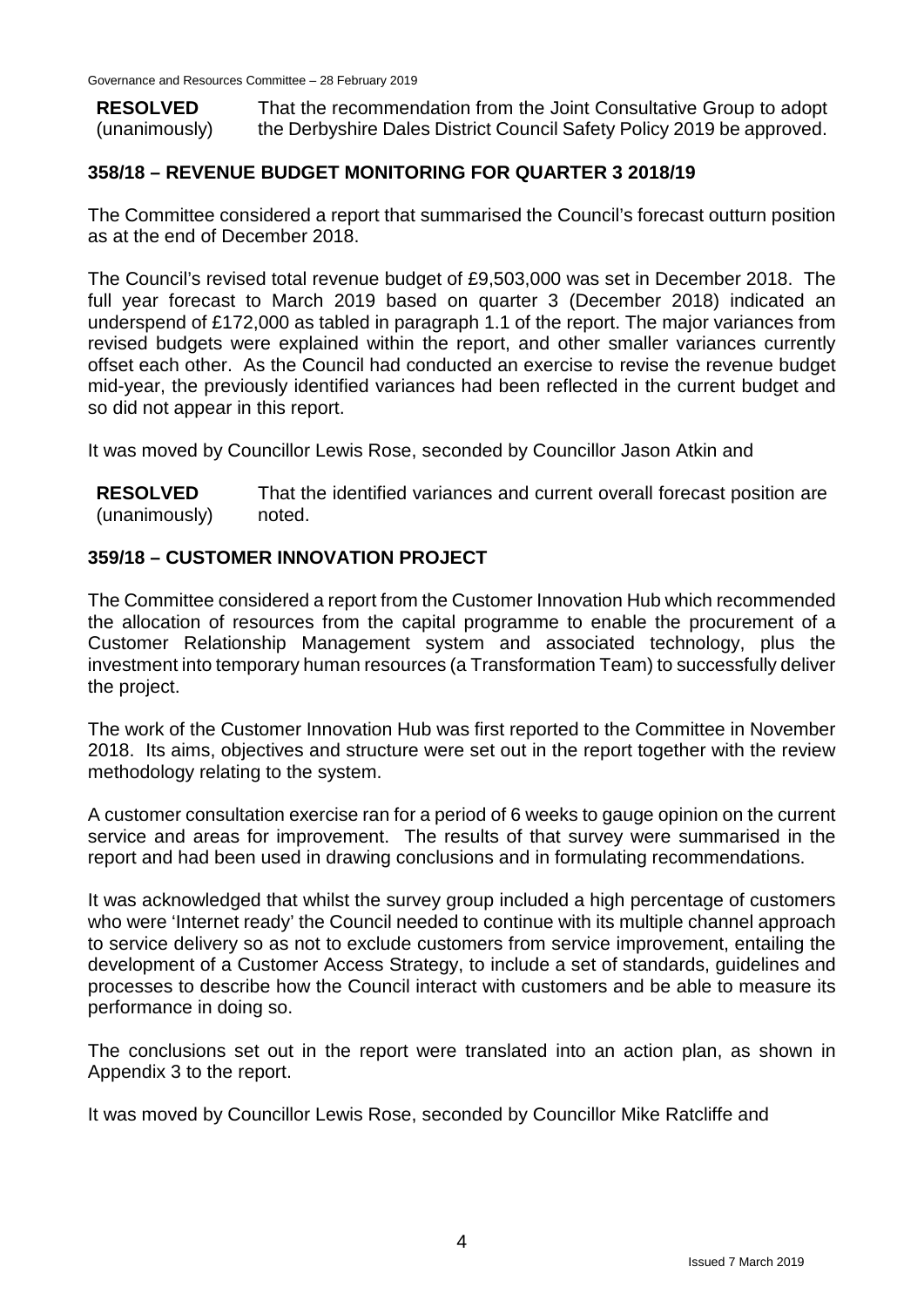**RESOLVED** (unanimously)

- 1. That the action plan set out in Appendix 3 to the report is approved.
- 2. That Council is recommended to include the sum of £183,600 in the Capital Programme to enable the procurement of a Customer Relationship Management system and associated technology as outlined in section 6 of the report, to be funded from the ICT Reserve.
- 3. That procurement of the CRM platform and associated systems proceeds through the framework route as outlined in the report.
- 4. That a Transformation Team is created on a 3 year temporary contract, to deliver the project focussing initially on waste and car parking services as priority one.
- 5. That Council is recommended to include in the revenue budget for 2019/20 and in the Medium Term Financial Plan the estimated revenue costs of establishing and training the team as set out in section 7 of the report, to be funded from the Customer Innovation Reserve.
- 6. That a report is presented to the Committee at 6 monthly intervals to report on the projects deliverables.
- 7. That members of the Hub are thanked for their enthusiastic input to the project.

# **360/18 – INDUCTION PLAN FOR NEW COUNCIL OF 2019**

The Committee considered a report that set out the elected Member Induction Plan for the first six months of the new Council of 2019, including Induction Day, which would assist Councillors to understand the structure and procedures of the Council.

In July 2018 the Committee received the Member Development Working Group's suggested draft Induction plan which had subsequently been firmed up and was submitted for final approval. Procurement exercises had been undertaken to ensure value for money and dates had been agreed as set out in the plan attached to the report.

The Working Group was particularly keen that the induction should not just be seen as an 'event' but a 'process', with initiatives incorporated as set out in the report, together with some of the key aspects of the Programme. Members were invited to submit their thoughts and ideas for inclusion in the Plan.

It was moved by Councillor Alyson Hill, seconded by Councillor Helen Froggatt and

**RESOLVED** (unanimously) That the elected Member Induction Training and Development Plan is approved.